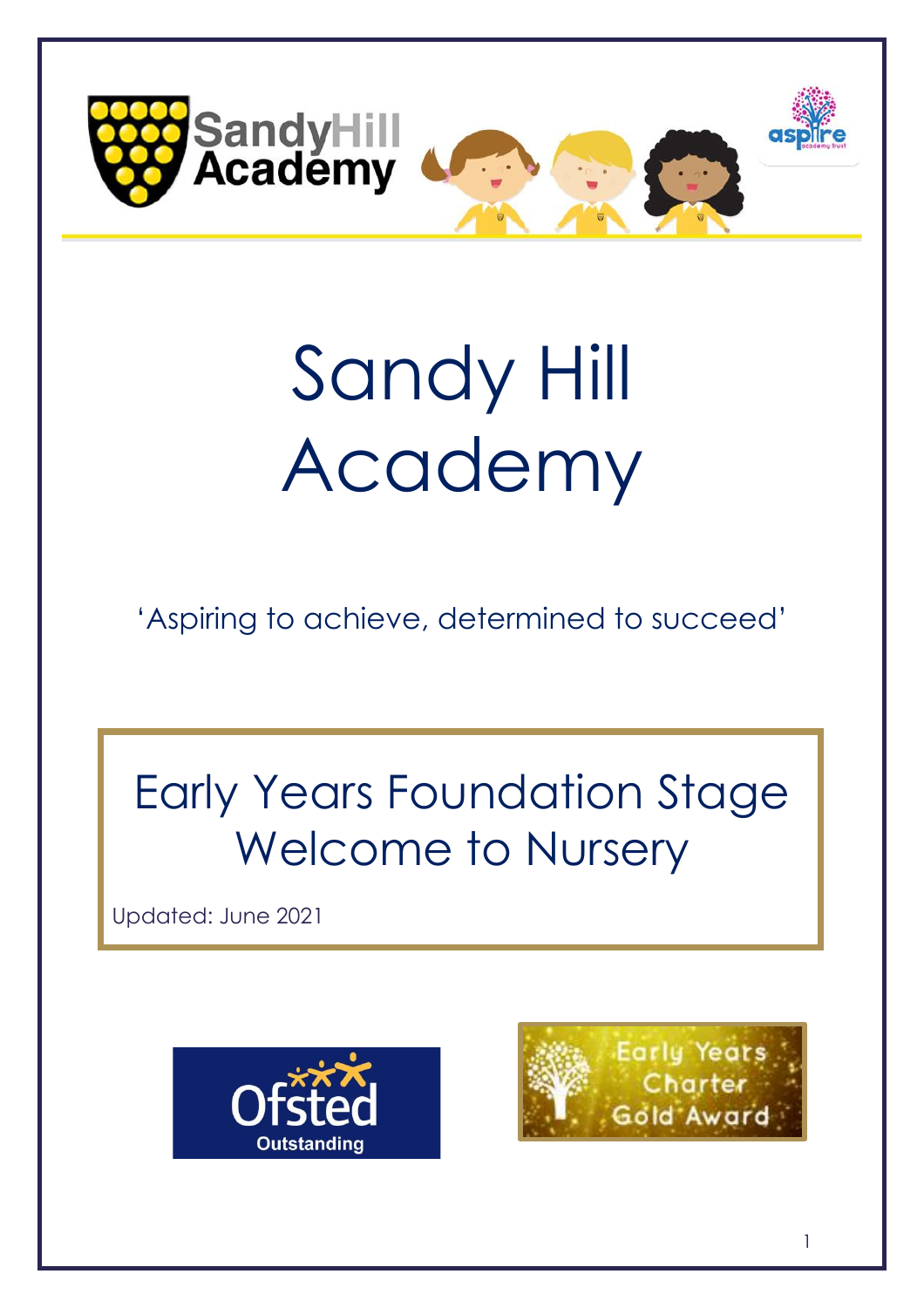### **hello@sandyhill.org.uk Welcome to Nursery at Sandy Hill Academy**

### **Ethos, Aims & Values**

### **Our vision for Sandy Hill Academy is:**

For it to be a centre of excellence for teaching and learning for all. We will aim to create an environment that is safe and that enhances and develops children's desire to learn and to equip them for their future.

We offer an option of 5 morning or 5 afternoon sessions to maximise your child's opportunity to learn in a playful school—based learning environment. Attending a school—based nursery bridges the gap between a pre—school setting and school and has been proven to aid smoother transitions and better outcomes for pupils. Our Nursery staff are dedicated to supporting children to reach their full potential and to become independent learners.

Sandy Hill Academy Nursery will be a place where children's individual needs and abilities will be recognised and nurtured, their successes acknowledged and celebrated.

To see Sandy Hill Academy Nursery as a place where children are happy, confident and secure in the knowledge that they are valued and listened to, where they can be excited and challenged in an environment that promotes learning at all levels.

To see Sandy Hill Academy Nursery at the centre of our community, accessible to all, and identified as a centre for exemplary Early Years Practice.

At Sandy Hill Academy Nursery we recognise that children develop quickly in the Early Years. We aim to give children the best possible start to life, a secure foundation that their learning can be built upon. Children are born ready and are able and eager to learn and we aim to promote their learning in our warm, caring and safe environment.

We recognise the importance of a strong partnership between parents, carers and staff at school. This is an essential ingredient to the child's success and we encourage parents to contribute to their child's development by sharing their child's learning journey and attending parent meetings.

### **The Early Years Foundation Stage: Seven key features of effective practice;**

- ❖ **The best for every child.** All children deserve to have an equal chance of success.
- ❖ **High-quality care.** The child's experience must always be central to the thinking of every practitioner. Practitioners know that starting school, and all other transitions in the early years, are big steps for small children.
- ❖ **The Curriculum: what we want children to learn.** The curriculum needs to be ambitious. It is a top-level plan of everything the early years setting wants the children to learn. Careful sequencing will help the children to build their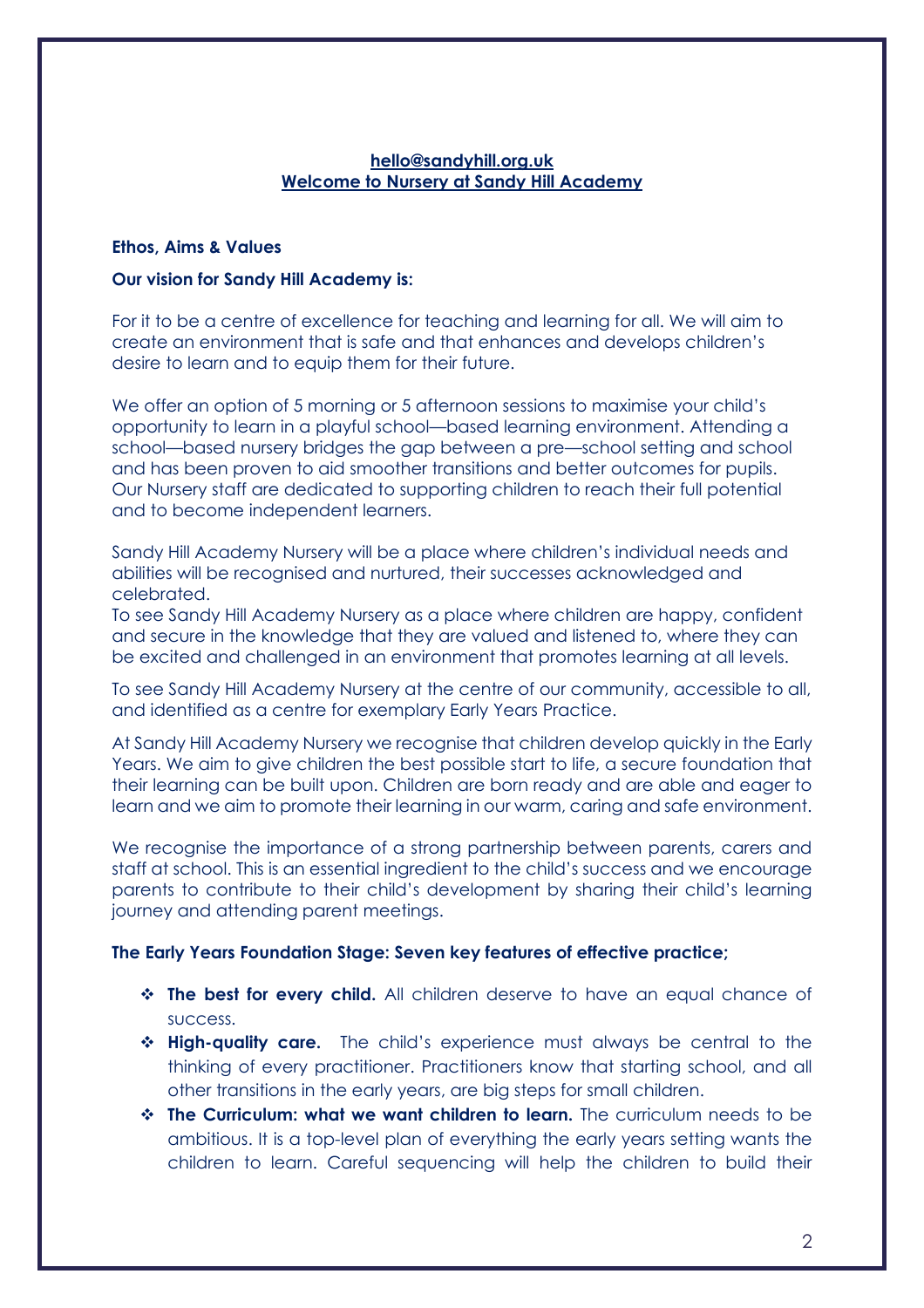learning over time. Young children's learning is often driven by their interests. Plans need to be flexible.

- ❖ **Assessment: checking what children have learnt.** Assessment is about noticing what the children can do and what they know.
- ❖ **Pedagogy: helping children to learn.** Children are powerful learners. Every child can make progress in their learning with the right help.
- ❖ **Self-regulation and executive function.** Language development is central to self-regulation: children use language to guide their actions and plans. Pretend play gives many opportunities for children to focus their thinking, persist and plan ahead.
- ❖ **Partnership with parents.** It is important for parents and early years settings to have a strong and respectful partnership. This sets the scene for children to thrive in the early years.

There are four guiding principles shaping practice in the Early Years. These are:

### **Unique Child**

Every child is a unique child, who is constantly learning and can be resilient, capable, confident, and self-assured.

### **Positive Relationships**

Children learn to be strong and independent through positive relationships. **Enabling Environments with teaching and support from adults.**

Children learn well in enabling environments, in which their experiences respond to their individual needs and there is a strong partnership between practitioners and parents/carers.

**Learning and Development.** Children develop and learn at different rates. The framework covers the education and care of all children in early years provision, including those with special educational needs and disabilities.

### **The areas of learning and development**

There are seven areas of learning and development in the Early Years Foundation stage, three prime areas and four specific areas. All the areas of learning are important and interconnected. The areas are crucial for igniting children's curiosity and enthusiasm for leaning and for building their capacity to learn, form relationships and thrive.

| 8<br>Prime<br>$\bigoplus$ | Personal, Social & Emotional<br>Development | ≝<br>ာ<br>ပ | Literacy                 |
|---------------------------|---------------------------------------------|-------------|--------------------------|
|                           | <b>Physical Development</b>                 |             | <b>Mathematics</b>       |
|                           | Communication & Language                    |             | Understanding the World  |
|                           |                                             |             | Expressive Arts & Design |

Each area of learning and development is delivered through planned, purposeful play and through a mix of child initiated and adult-led activity. Play is essential for children's development, building their confidence as they learn to explore, to think about problems and relate to others.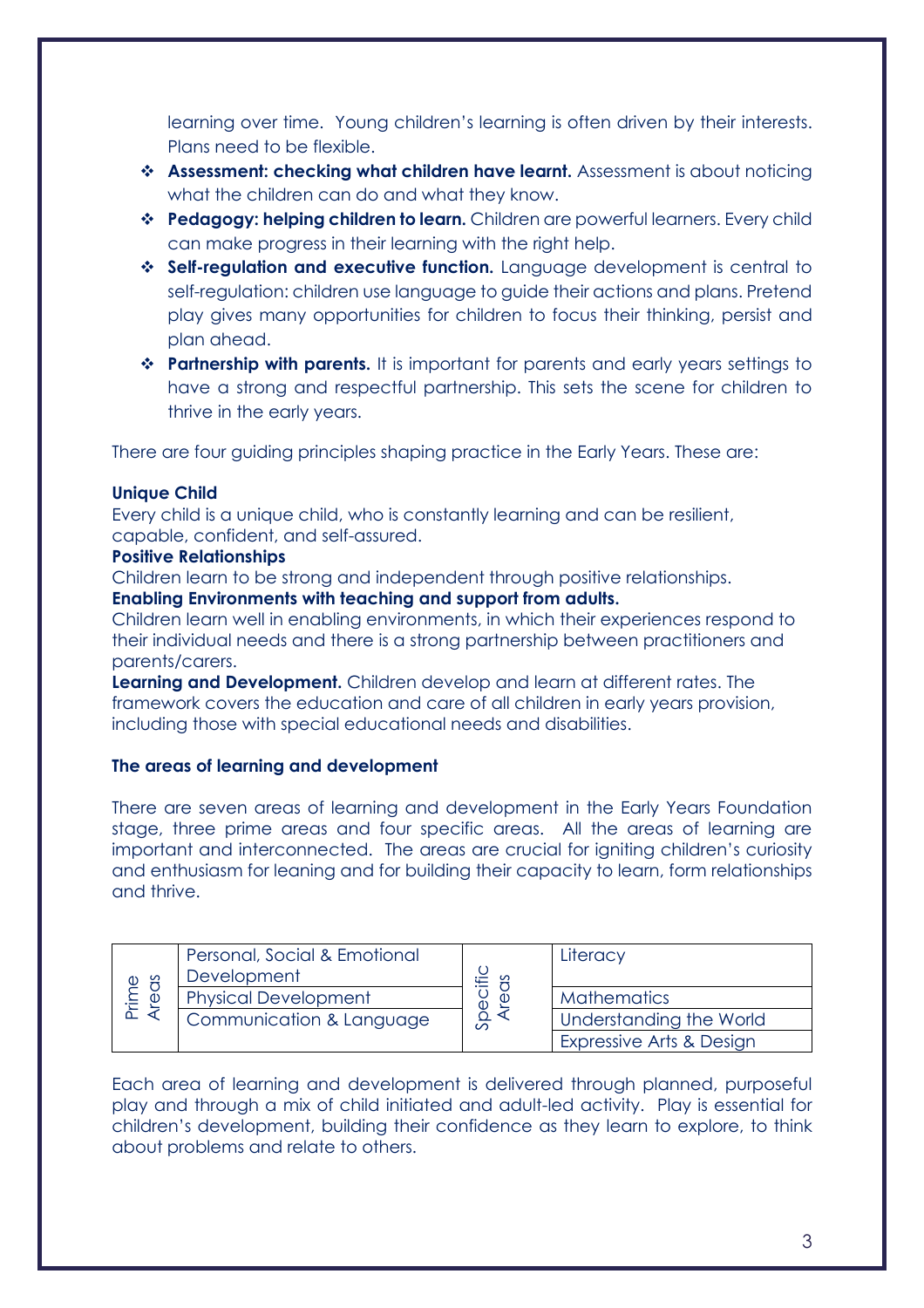Children learn by leading their own play and by taking part in play which is guided by adults. There is a balance between activities led by children and activities led or guided by adults. Activities are a response to the child's emerging needs and interest and we guide their development through warm, positive interaction.

### **Characteristics of Effective Learning**

The Characteristics of Effective Learning play an important part in the Early Years Foundation Stage, as they address how the child learns rather then what the child learns. There are three characteristics of effective learning outlined in the nonstatutory guidance 'Development Matters'. These are: Playing and Exploring, Active Learning and Creating, and Thinking Critically. Each one of these is then divided into three further elements.

### **Assessment**

Assessment takes place throughout the academic year to inform planning and to ensure that children are appropriately challenged, progress is made and individual's next steps are identified. For further information, or to read the EYFS statutory framework in full, please visit the following weblink:

### **[https://assets.publishing.service.gov.uk/government/uploads/system/uploads/attac](https://assets.publishing.service.gov.uk/government/uploads/system/uploads/attachment_data/file/596629/EYFS_STATUTORY_FRAMEWORK_2017.pdf) [hment\\_data/file/596629/EYFS\\_STATUTORY\\_FRAMEWORK\\_2017.pdf](https://assets.publishing.service.gov.uk/government/uploads/system/uploads/attachment_data/file/596629/EYFS_STATUTORY_FRAMEWORK_2017.pdf) Our Classroom Environment**

At Sandy Hill Academy Nursery, our EYFS environment enables children to become fully immersed in purposeful play of their own choice and interest. Their play is sensitively supported by the adults in the room to develop specific skills and to broaden the children's experiences. The children at Sandy Hill Academy Nursery benefit from both outdoor and indoor areas which allow for learning in all areas of development and which are carefully set up to promote independence, creative thinking and to stimulate the children's imaginations and thoughts. It is our aim to support children's ability to regulate their thoughts, feelings and emotions, whilst pursuing activities that require the children to exercise their perseverance and determination. Our Nursery environment also promotes a positive relationship with health and exercise; ensuring that both gross motor and fine motor skills are being developed along with providing children with the knowledge and opportunities to be safe and healthy.

Our children have the opportunity to initiate their own learning with the adults joining, supporting and teaching them within the context of their play. They also benefit from direct teaching time in small groups where specific skills and next steps are worked on. At all times, the Nursery resources are available and accessible to the children; this is known as 'Continuous Provision'. It is through the organisation of these resources that our children become independent in their purposeful play and learning. When any resources are added to the continuous provision, it is taught to the children first, ensuring they are equipped with the correct knowledge and experiences to utilise the environment.

Enhanced provision is planned for and responds to the children's interests and the topics that we may be learning about at that time. It is through these enhancements that further progress is made for all children in specific skills and knowledge.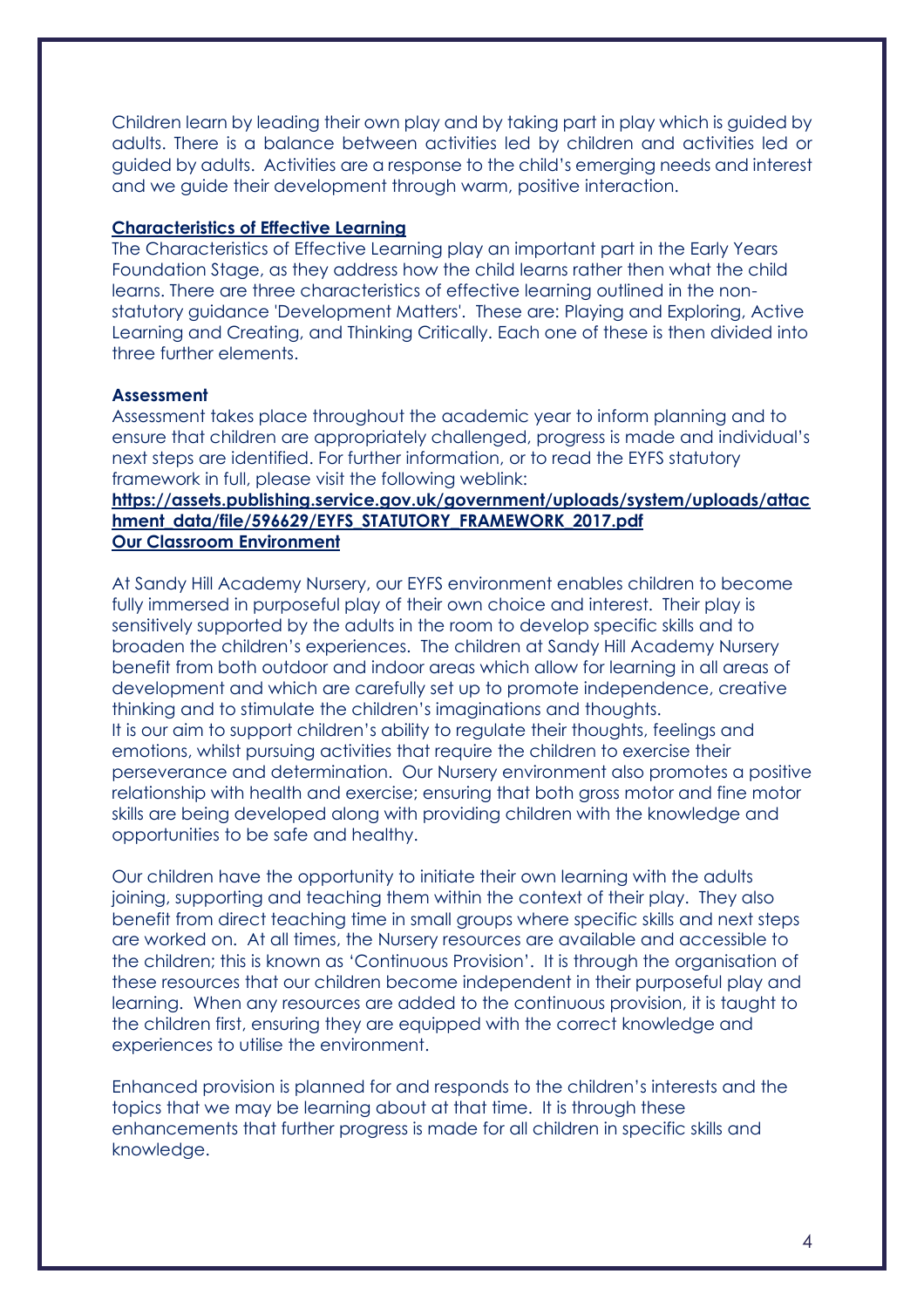Areas in the Nursery are well thought out and planned for. Resources are carefully selected and regularly enhanced with new opportunities to meet the developing needs and interests of our children. Specific and organised resources can be found in the following areas; **Role play| Sand| Water| Small world| Investigation| Maths| Mark Making| Reading| Creative** 

### **Sandy Hill Behaviour Policy**

At Sandy Hill Academy Nursery, we have introduced a new behaviour policy which will work in line with our 'Sandy Hill STARS'. Each class will have a consistent behaviour policy with 4 clear rules that run throughout our school

- **- Show respect and good manners**
- **- Follow instructions**
- **- Care for everyone and everything**
- **- Try your best**

### **STARS –Self-motivated, Thinkers, Aspirational, Resilient, Supportive**

### **Preparing for Nursery at Sandy Hill Academy**

**Nursery Teacher** Miss Polmounter

As your child settles into Nursery life, they have to come to terms with leaving you and also learn about their new environment. Advance preparation can make the separation much easier. It helps if you talk about Nursery in a positive manner – all the fun activities that will be on offer and all of the new friends that they will make.

It helps if children can recognise their name on their peg and simple things like having their favourite character on their bag and water bottle can help them find their belongings. Enjoying some singing/rhyming and counting games with an adult and sharing a favourite book can also help quickly build relationships with staff. Being able to put their own coat and shoes on can help anxiety.

### **Settling in**

Settling in normally takes a few days. If your child is unsettled when they arrive at Nursery a member of staff will be available to look after and reassure them. We will then encourage parents to say goodbye and then to contact us. From experience the quicker you leave the less upsetting it is for children. A quick goodbye is less painful than extra hugs and kisses.

### **All About Me Box**

To support transition into Nursery we ask the children and their families to create an 'All About Me Box' over the summer leading up to the start of Nursery. Please provide a decorated shoe box containing photographs, objects and artefacts that are important to your child. This will help us to get to know your child and support the

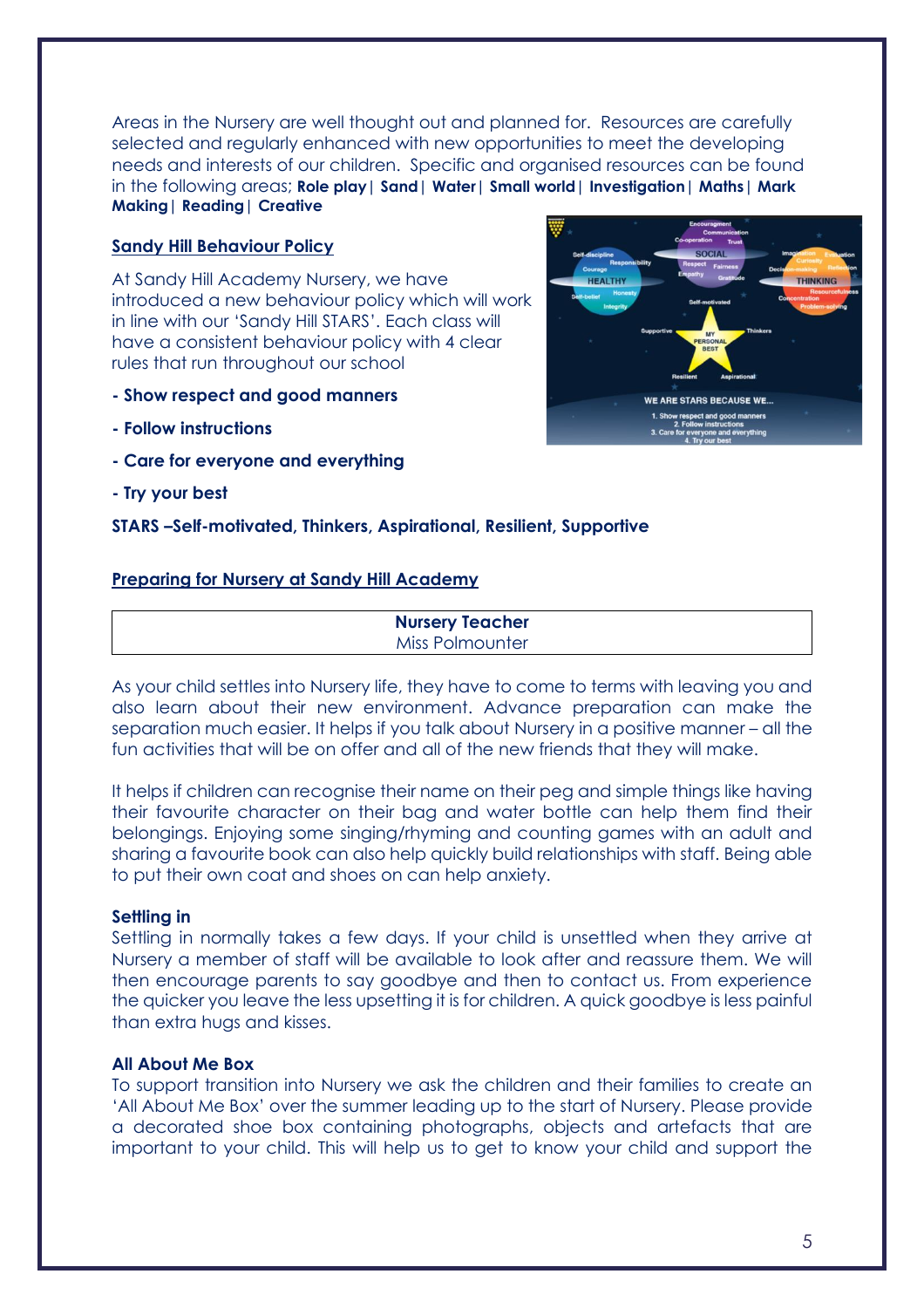settling in process. These will be returned to you during the end of the first half term. (More information to follow-please see website for further details).

### **Tapestry**

Please ensure to log in to Tapestry regularly. Tapestry is an online tool that we use to document the assessment of the children through observation. Observations are also encouraged with any home learning or 'Wow moments'. We will also use Tapestry to upload key documents and newsletters. An activation email will be sent to you once your child has enrolled and there will be further support and guidance to follow.

### **Newsletter**

An EYFS specific newsletter is created at the beginning of each half term and will be uploaded to Tapestry. A Sandy Hill Newsletter will also be emailed to you each half term to keep you up to date with the wider school. The newsletter is also on our website at www.sandy.eschools.co.uk or paper copies will be available at the school office.

### **The Nursery Day**

Session times: Mornings – 8:30am – 11:30am Afternoons – 12:00pm – 3:00pm

### **What does my child need for Nursery?**

Below is our Nursery uniform. The majority of the Nursery uniform you can purchase from local shops and supermarkets however, the school jumper can only be ordered from [www.wovina.com](http://www.wovina.com/) or small amounts are available from Screen Print in St Austell. Please allow a couple of weeks delivery time for your jumper to arrive.

**Boys**: **Girls:** White Polo Shirt Black school sweatshirt Black school sweatshirt



Black trousers or shorts Black skirt, pinafore dress or school style trousers Black, grey or white socks White socks or black white/black/ grey tights Black Shoes **Low heeled black shoes. No open toed sandals**)





Children in the EYFS will also require a set of waterproof clothes and a pair of wellington boots.

To enable children to become more independent with going to the toilet, we ask parents to dress their child in trousers that do not need belts. Elasticated waists are preferable and are easier to pull up and down. In the Early Years we have a no laces or open toe shoe policy and request that your child wears velcro straps again for independence.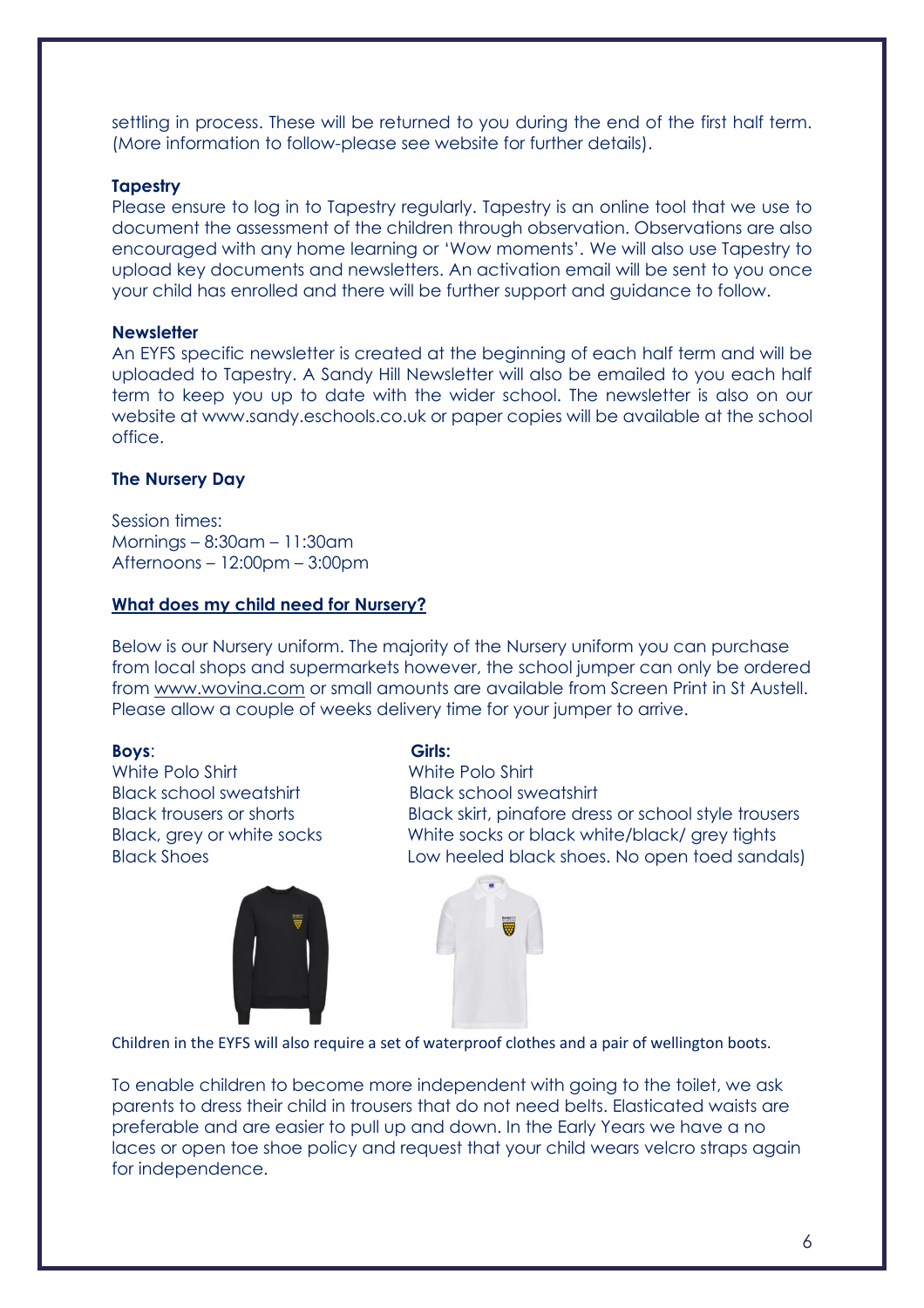**Change of Clothes**: Please provide a spare set of clothing for your child, including a pair of school trousers/leggings, a white t-shirt and two sets of pants and socks. These can be put inside a plastic carrier bag inside or rucksack.

**Waterproofs and Wellington boots:** Please provide a pair of wellington boots and waterproof trousers and coats (that stay at Nursery) for your child so they can access the curriculum in the outside area. Please write your child's name clearly on these.

### **It is very much appreciated when all Nursery clothing is clearly labelled including shoes - all school sweatshirts and shoes look alike! The wearing of jewellery, other than stud earrings is not permitted.**

**Water Bottle:** Children learn best when they are hydrated! Please fill your water bottle with cool water each morning and we will replenish as needed throughout the day.

**Snack Time:** In Nursery we have a morning and afternoon social snack time, where the children have access to a piece of fruit and a choice of other healthy prepared snacks. Please let us know if we should be aware of any food allergies or specific dietary requirements that your child may have on their medical form.

**Toys:** Please discourage your child from bringing toys to Nursery. They can cause disputes and children can become distressed if they are damaged or lost. Personal toys also hinder children from accessing the activities provided at Nursery.

### **What about security?**

### **Please tell the class teacher or phone the school office if your child is to be collected by a different adult.**

Children are not allowed to leave the Nursery until the appropriate adult is present. Please inform the class teacher or telephone if there are any last minute changes to normal arrangements.

For security reasons, if a different person is collecting your child and you have not informed the office or the class teacher, we will phone you to check if this is okay before letting your child go. We also operate a password system in the Early Years and you should only give this password to the people you have agreed can pick up your child.

If you need to take your child out of school during the Nursery day, please report to the staff at the school office who will arrange for your child to be collected from the classroom. When returning children to school, the system is reversed. Please report to the school office, do not take your child directly to the classroom. The children need to be signed in and out on these occasions.

If there are any changes in home circumstances which may affect how your child behaves in Nursery, please let us know. Any information you give us is treated with the strictest confidence. Often we can help children more effectively if we are prepared.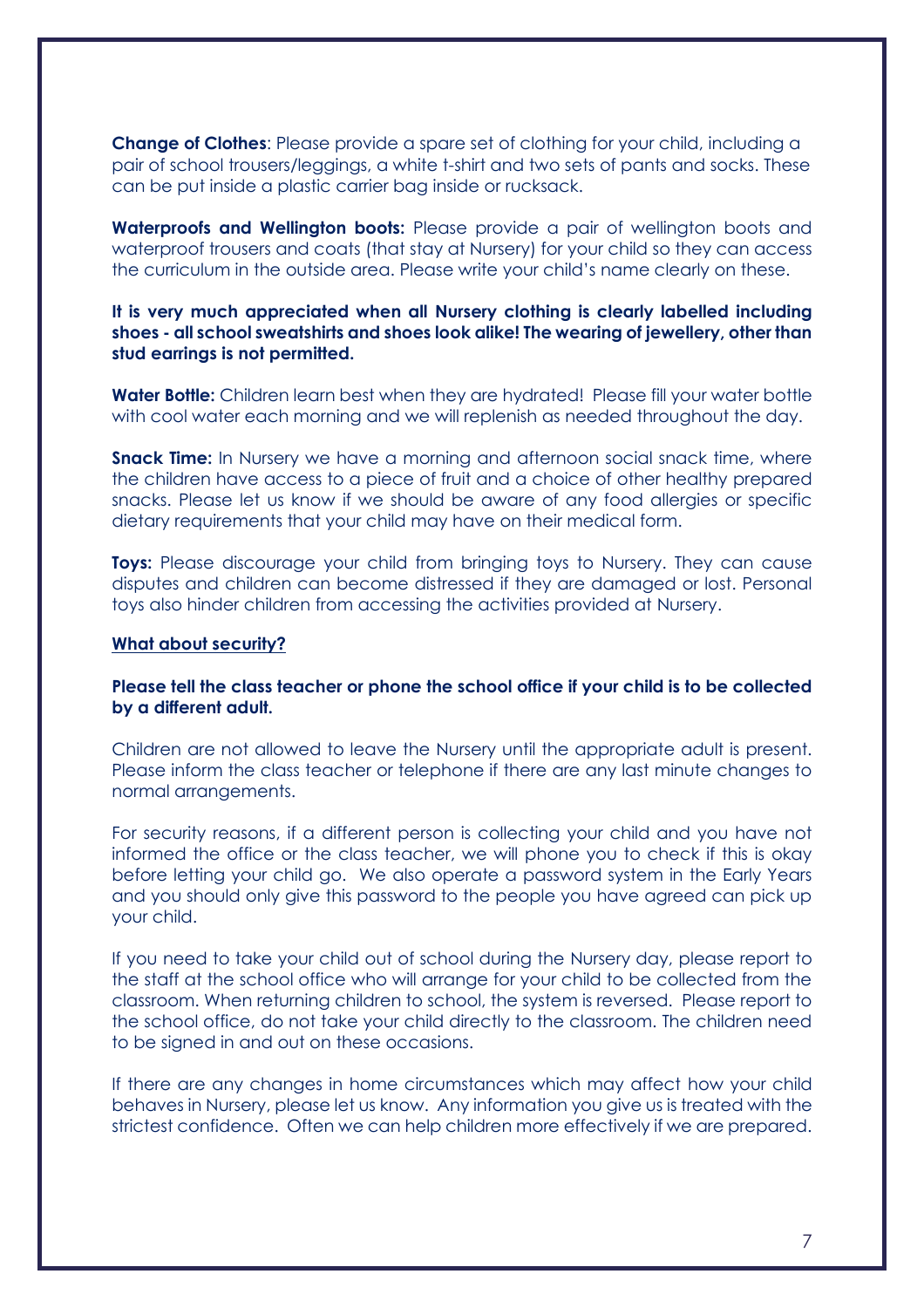### **Information and advice for the use of the car park**

To help create a safe and secure place for all children, we operate no parking policy. Any children arriving by taxi and those with a disability, or whose parents have a disability and hold a blue badge, will be allowed access to use the car park. Please make sure that if this applies to you that you have given the school office your car registration number.

### **What about first aid and medicines?**

### **First Aid in School**

All staff members are qualified first aiders and all playtimes are supervised. However, accidents can and do occur. We have strict procedures and staff are trained to deal with minor injuries. In serious cases parents or emergency contacts will immediately be contacted so children can be taken to their doctor or hospital. All accidents are recorded and in the case of a bumped head a note is sent home. If your child is taken ill and needs to be at home, or the injury needs further medical advice, you, or someone designated by you, would be telephoned immediately. **Please ensure that your contact numbers are always up to date.** Please keep children at home if they have been ill during the night. Some children seem fine in the morning, but are often too tired to cope with nursery by the afternoon - and some become ill again which can be very distressing for them and the other children. Children who have had an upset stomach (vomiting and/or diarrhoea) need to be absent for 48 hours after their last bout.

Medicines cannot be administered by staff unless they have been prescribed for your child by a doctor, dentist or nurse (medicines containing aspirin/paracetamol should only be given if prescribed by a doctor).

You will need to complete a school form prior to this.

Children on special medication such as inhalers will have special arrangements made for them. Again a medical form will need to be filled in.

### **Sun Protection**

On appropriate days please send your child to Nursery with a named sun hat and wearing a factor 50 sun cream. During the summer term the children will require a named sun hat and labelled sun cream to be kept at school.

### **Head Lice**

Head lice is inevitable and nothing to be embarrassed about. Wet combing your child's conditioned hair with a nit comb will help you spot them. There are a number of effective preventions and treatments available from chemists or online. Please come and see us if you have any concerns.

### **Can I become a parent helper?**

Many parents help in school as volunteers and are a welcome addition to our team of adults. By law, all of these adults have to be police checked and follow our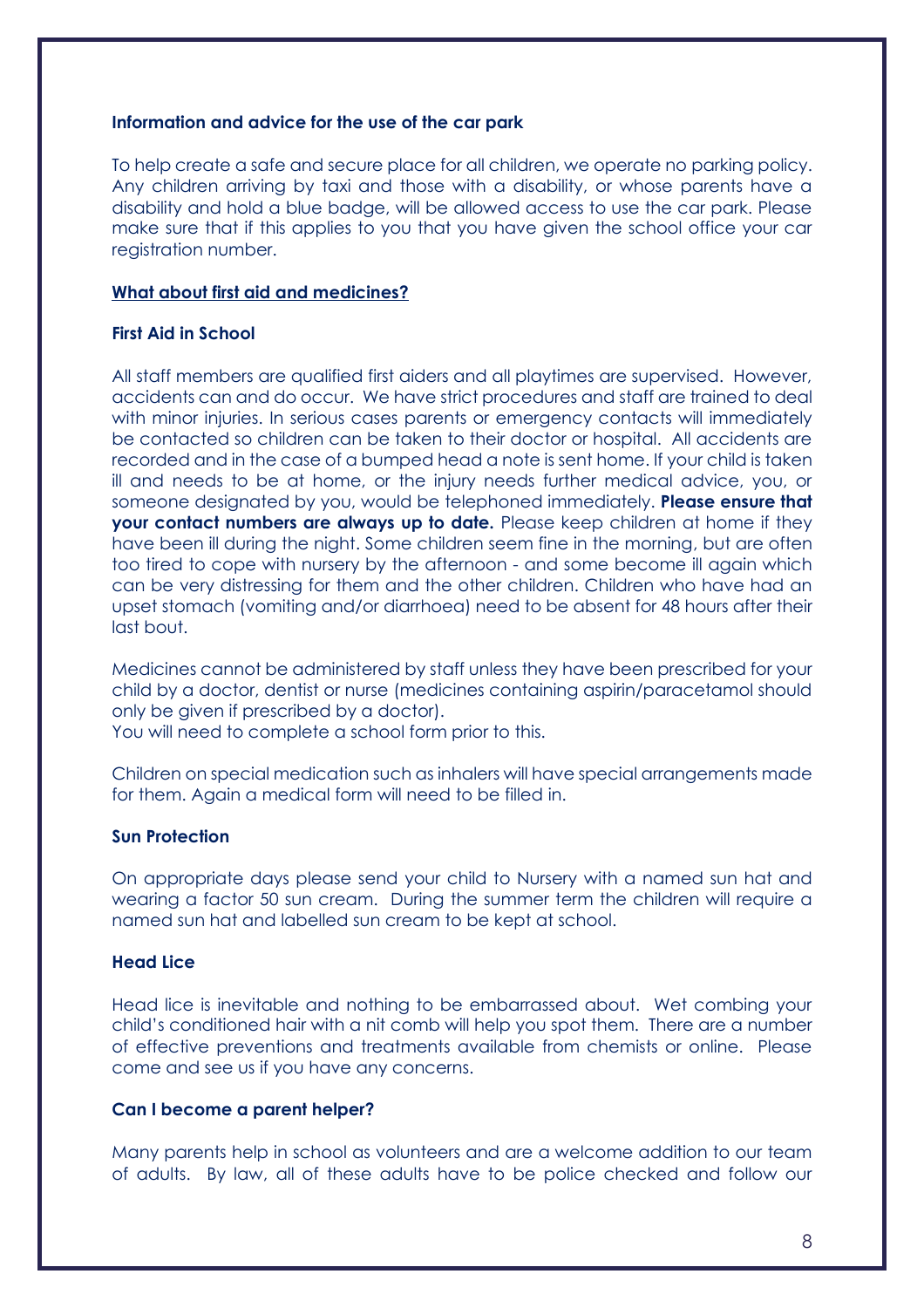induction procedure and probationary period. Parents can help with activities as varied as hearing children read, supporting children within the classroom such as painting, artwork, letter formation and Design Technology. It's not just mums that volunteer, dads and grandparents do too. If you have some time spare and would like to get involved please talk to the class teacher. There are lots of classes to help in, you could make a valuable contribution to the school, have some fun and gain real satisfaction. Alternatively, if you do not want to work directly with the children but would still like to contribute to the education and welfare of the pupils, we would welcome support of maintaining the Nursery Class garden and school vegetable patch.

### **Parents**

Parents' contributions are included in the online learning journey (Tapestry) where parents are encouraged to add observations from home and view, and comment on, the observations made by staff at Nursery. Parents are also encouraged to share 'wow moments' and send them in to be celebrated in Nursery. Formal meetings are held with parents in October and in February. This is then followed up in the Summer Term with a full written report. Each half term parents are invited in to share and celebrate their child's learning with them where the children will have their printed Learning Journey to look and talk through.

### **Curriculum**

At Sandy Hill Academy Nursery we enhance the EYFS curriculum to ensure that teaching in all areas is covered in a robust and meaningful way. We use the following schemes to support out teaching.

### **Phonics**

At Sandy Hill Academy Nursery, Phase 1 Phonics is taught daily. Our sessions aims to build children's speaking and listening skills as well as to prepare children for learning to read by developing their phonic knowledge and skills.

Phase 1 of Phonics concentrates on developing children's speaking and listening skills and lays the foundations for the phonics learning which starts in Phase 2 which children will progress onto in Reception. The emphasis during Phase 1 is to get children attuned to the sounds around them and ready to begin developing oral blending and segmenting skills.

### **PE – Healthy Movers**

The material in 'Healthy Movers' is delivered weekly. The schemes within 'Arena' and 'Healthy Movers' are designed to provide complete coverage of all aspects required to enhance physical development in the foundation stage. The following areas of knowledge skills and understanding are taught within the process of evaluating and improving performance, acquiring and developing skills, selecting and applying skills and understanding of fitness and health.

### **PSHE – Scarf**

The Scarf programme uses The Mindful Approach where children benefit from being aware of their thoughts and feelings as they happen, in the present moment, on purpose and with no judgement. Mindfulness can be learnt, and techniques to